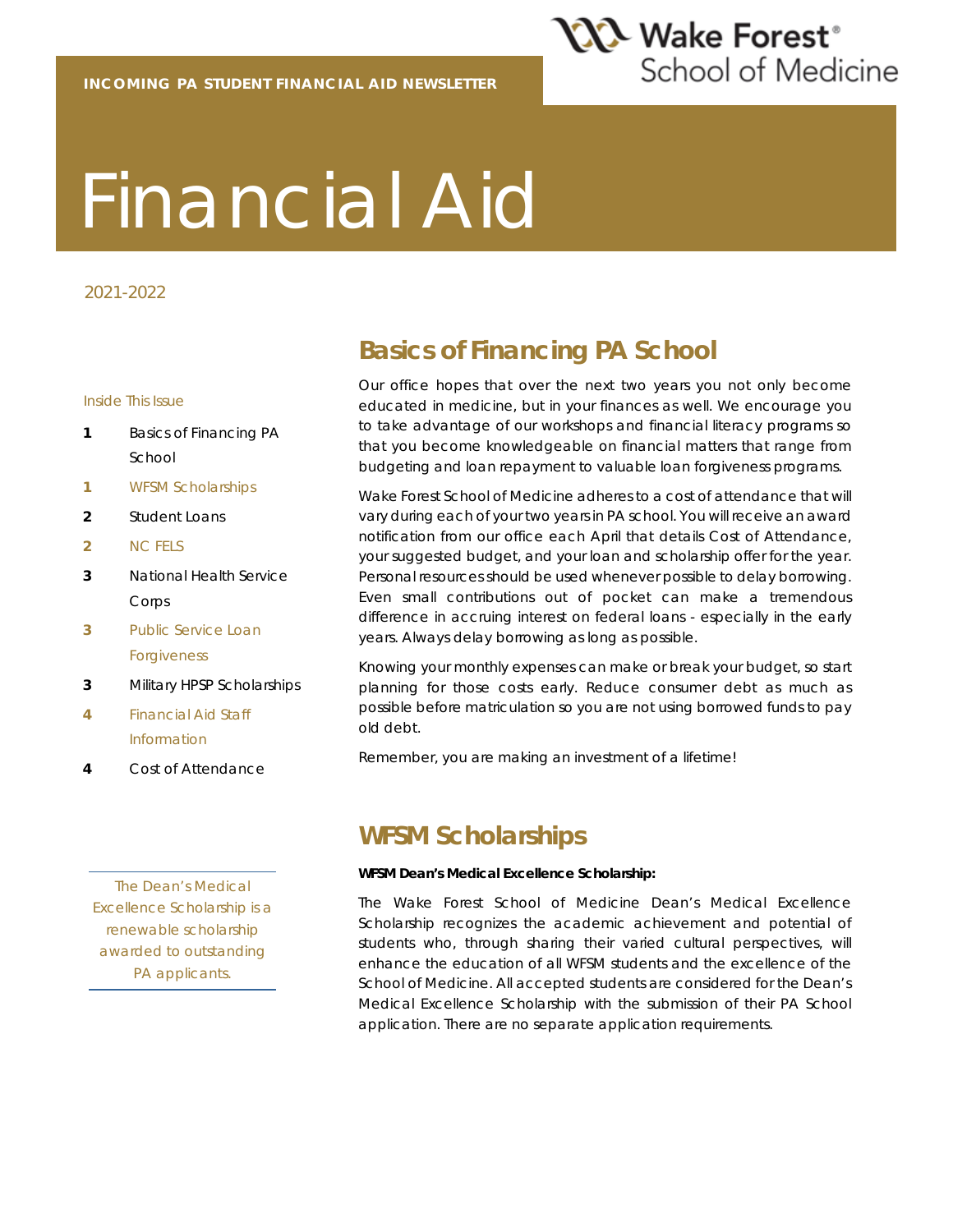### **Student Loans**

**Federal loans** - As a graduate student, you are eligible for federal loans totaling Cost of Attendance by simply submitting a FAFSA each year. Your loan eligibility is not contingent on your parental dependency status. Unsubsidized Stafford and Graduate PLUS loans are available to graduate students.

An Unsubsidized Stafford loan has a lower interest rate and origination fee than the Graduate PLUS loan. Our office will ensure you maximize this loan before using the Graduate PLUS loan. The Stafford loan currently has an interest rate of 4.3% and has a 1.057% origination fee. The Graduate PLUS loan has a current interest rate of 5.3% with a 4.228% origination fee.

Federal loans have fixed interest rates. Once set, each individual loan's rate will never change. Interest rates are evaluated by the Department of Education each year. If they are adjusted, only new loans disbursed after July 1<sup>st</sup> are affected.

Benefits of federal loans include:

- Six-month grace period before beginning repayment
- Flexible, easy to manage repayment plans
- PSLF eligibility

**Private Loans:** Private loans can be beneficial to some students; however, we encourage you to review the pros and cons before deciding between federal and private funding.

Drawbacks to private loans include the fact that they cannot be consolidated with federal loans and they are not eligible for Public Service Loan Forgiveness. Private loans could be a viable option if you become ineligible to borrow federal loans. They have the potential to offer lower interest rates for borrowers with established credit history. Private loans are good options for students who are managing cash flow, as opposed to those who are living solely on financing. If you are in a position to repay your loans quickly after graduation, this option could save you interest expense over time. Please speak with a financial aid officer for more information on federal vs. private loans.

#### **North Carolina FELS**

NC FELS (Forgivable Education Loan for Service) is a loan forgiveness program that provides \$10,000 a year to PA students from North Carolina in exchange for a service obligation following the completion of their training. The service obligation requires recipients to work in NC as a fulltime PA for each year the loan was awarded. You may work in any geographic area of NC and pursue any medical specialty (private practice included). If you fail to stay in NC after training, you must repay the loan at an interest rate of 8% (interest accrues from the date of disbursement).

*For more information on Federal Student Loans, visit www.studentaid.gov* 



*NC FELS Applications can be found at www.CFNC.org*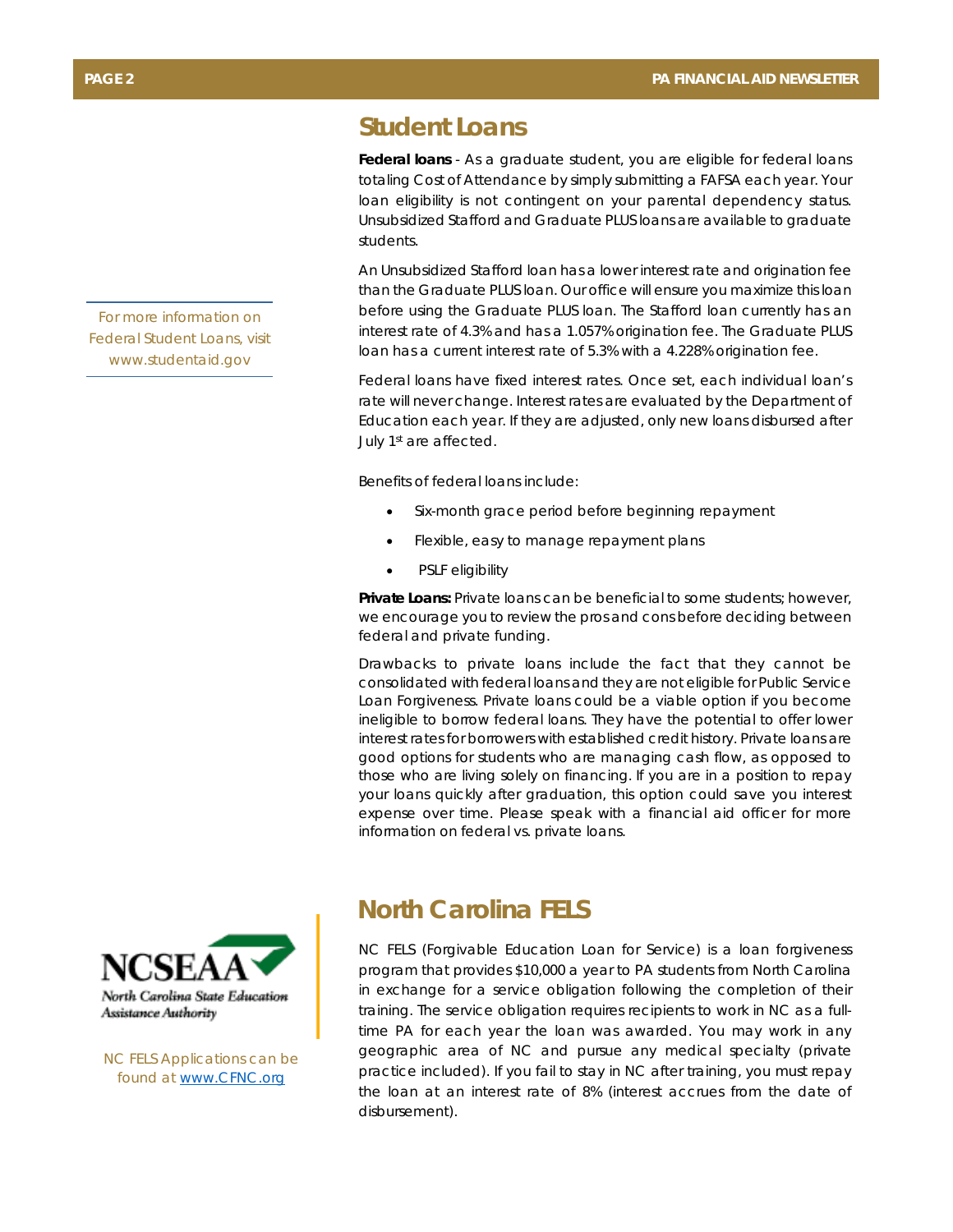#### **National Health Service Corps**

**The NHSC** provides a scholarship that pays tuition, fees, other educational costs, and a living stipend in return for a commitment to work at least two years at an NHSC-approved primary care site in a medically underserved community.

**NHSC Loan Repayment Program** provides up to \$50,000 to licensed PAs for a commitment to work at an NHSC-approved primary care site in a medically underserved community.

Contact Sr. Financial Aid Officer Lorraine Smith for more information on the National Health Service Corps.

#### **Public Service Loan Forgiveness**

Public Service Loan Forgiveness was created by Congress to encourage individuals to enter into and continue to work full-time in public service employment. Under PSLF, borrowers may qualify for forgiveness of the remaining balance of their federal student loans after they have made 120 monthly payments while employed full-time by certain public service employers.

#### **Program Requirements:**

**BORROW** – Have eligible loans (Direct Loans Only).

**WORK** – Maintain a full-time employment status while working for a qualifying public service organization.

**REPAY** – Make 120 qualifying payments under an eligible Repayment Plan.

## **Military Health Professions Scholarship Program**

The Health Professions Scholarship Program (HPSP) offers prospective military Physician Assistants a paid medical education in exchange for service as a commissioned medical officer. Programs are available in the United States United States Air Force and the National Guard.

While on this scholarship, the financial burden of tuition, fees, and mandatory books and equipment are paid by the student's sponsoring service. Students will also receive a monthly stipend for living expenses.

The incurred service obligation is generally one-for-one for every servicepaid year of schooling, with a minimum of two years for Physician Assistants.

Contact Sr. Financial Aid Officer Chelsea Hollifield for more information.



*NHSC information can be found at http://www.nhsc.hrsa.gov/*